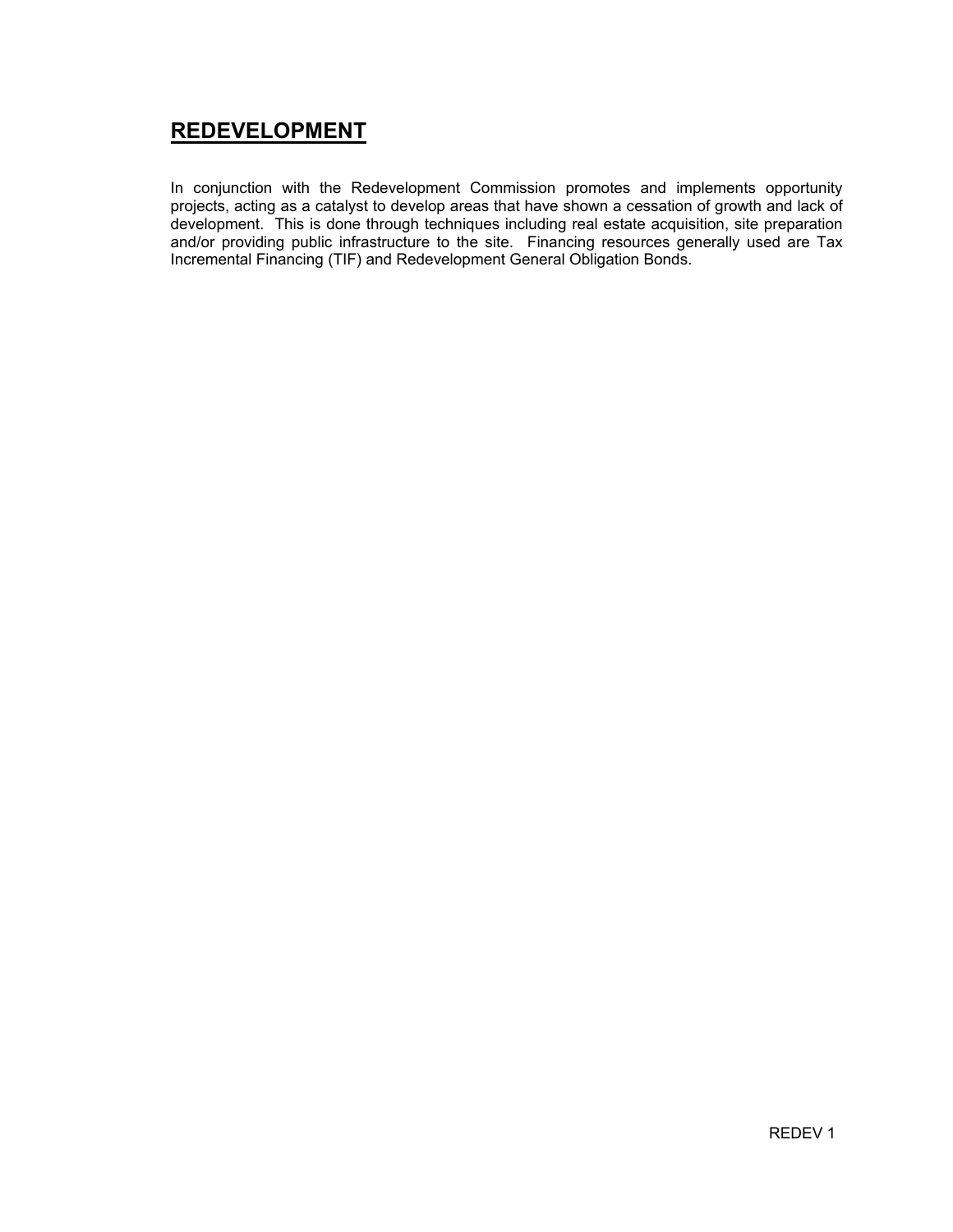## REDEVELOPMENT COMMISSION Dept # 0123 2009 BUDGET COMPARISON

| <b>Total</b>                        | \$436,890             | \$276,864                                 | \$558,470                     | \$558,544                | \$74                                        | 0.01%                                                  |
|-------------------------------------|-----------------------|-------------------------------------------|-------------------------------|--------------------------|---------------------------------------------|--------------------------------------------------------|
| <b>Total 5300</b>                   | \$20,455              | \$14,370                                  | \$32,002                      | \$31,131                 | (\$871)                                     | $-2.72\%$                                              |
| 5399 OTHER SERVICES AND CHARGES     | 93                    |                                           | 120                           | 120                      |                                             |                                                        |
| 5391 SUBSCRIPTIONS AND DUES         | 1,501                 |                                           | 1,456                         | 1,705                    | 249                                         |                                                        |
| 5377 CC BUILDING PARKING            | 100                   |                                           |                               |                          |                                             |                                                        |
| 5342 LIABILITY INSURANCE            | 1,310                 |                                           | 472                           | 706                      | 234                                         |                                                        |
| 5333 PHOTOGRAPHY & BLUEPRINTING     |                       |                                           | 70                            | 100                      | 30                                          |                                                        |
| 5332 PUBLIC OF LEGAL NOTICES/ADVTER | 770                   |                                           | 450                           | 500                      | 50                                          |                                                        |
| 5331 PRINTING OTHER THAN OFFC SUPPL | 93                    |                                           | 493                           | 500                      | $\overline{7}$                              |                                                        |
| 5326 MILEAGE                        | 110                   |                                           | 400                           | 500                      | 100                                         |                                                        |
| 5324 TRAVEL EXPENSES                | 6,995                 |                                           | 9,131                         | 7,300                    | (1,831)                                     |                                                        |
| 5322 POSTAGE                        | 5                     |                                           |                               |                          |                                             |                                                        |
| 531S SOFTWARE TRAINING              |                       |                                           |                               | 500                      | 500                                         |                                                        |
| 531K SEMINAR FEES                   | 1,934                 |                                           | 4,410                         | 4,200                    | (210)                                       |                                                        |
| 5314 CONSULTANT SERVICES            |                       |                                           | 1,000                         | 1,000                    |                                             |                                                        |
| 5311 LEGAL SERVICES                 | 7,545                 |                                           | 14,000                        | 14,000                   |                                             |                                                        |
| <b>Total 5200</b>                   | \$272                 | \$241                                     | \$300                         | \$300                    | \$-                                         | $0.00\%$                                               |
| 5219 OTHER OFFICE SUPPLIES          | 272                   |                                           | 300                           | 300                      | $\overline{a}$                              |                                                        |
| <b>Total 5100</b>                   | \$416,164             | \$262,252                                 | \$526,168                     | \$527,113                | \$945                                       | 0.18%                                                  |
| 513R RETIREES HEALTH INSURANCE      | 8,500                 |                                           | 9,000                         |                          | (9,000)                                     |                                                        |
| 513A PERF - EMPLOYEES/PD BY CITY    | 9.089                 |                                           | 11,558                        | 11,776                   | 218                                         |                                                        |
| 5137 WORKERS COMP INSURANCE         | 432                   |                                           | 521                           | 622                      | 101                                         |                                                        |
| 5136 UNEMPLOYMENT COMPENSATION      | 329                   |                                           | 385                           | 516                      | 131                                         |                                                        |
| 5134 LIFE MEDICAL & HEALTH INSURAN  | 51,000                |                                           | 63,000                        | 63,000                   |                                             |                                                        |
| 5132 FICA                           | 22,010                |                                           | 29,473                        | 30,039                   | 566                                         |                                                        |
| 5131 PERF - EMPLOYERS SHARE         | 18,832                |                                           | 26,968                        | 28,467                   | 1,499                                       |                                                        |
| 5111 TOTAL WAGES                    | 305,972               |                                           | 385,263                       | 392,693                  | 7.430                                       | 1.93%                                                  |
|                                     | 2007<br><b>ACTUAL</b> | 2008 ACTUAL<br><b>THRU</b><br>30-Jun-2008 | 2008 REVISED<br><b>BUDGET</b> | 2009<br><b>SUBMITTED</b> | \$ INCREASE<br>(DECREASE)<br>FROM 2008 APPR | % CHANGE<br><b>FROM 2008</b><br><b>APPR</b><br>TO 2009 |